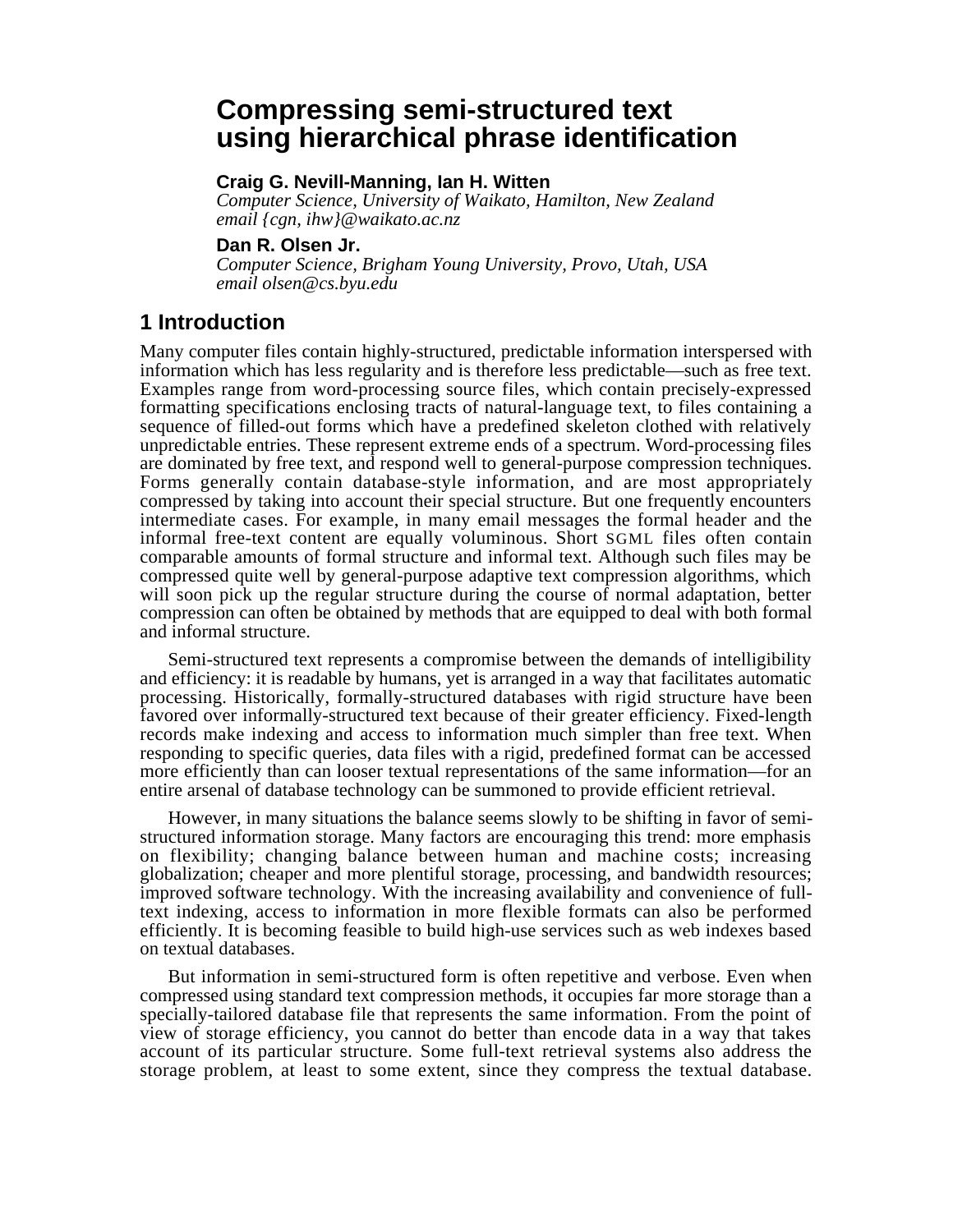However, they treat all information as free text and do not take account of any structure that is present to increase the amount of compression obtained.

This paper takes a compression scheme that infers a hierarchical grammar from its input, and investigates its application to semi-structured text. Although there is a huge range and variety of data that comes within the ambit of "semi-structured," we focus attention on a particular, and very large, example of such text. Consequently the work is a case study of the application of grammar-based compression to a large-scale problem.

The structure of this paper is as follows. We begin by identifying some characteristics of semi-structured text that have special relevance to data compression. We then give a brief account of a particular large textual database, and describe a compression scheme that exploits its structure. In addition to providing compression, the system gives some insight into the structure of the database. Finally we show how the hierarchical grammar can be generalized, first manually and then automatically, to yield further improvements in compression performance.

### **2 Semi-structured text**

We characterize semi-structured text as data that is intended for automatic processing, but which is also human-readable. Figure 1 shows four representative examples: fragments of HTML, an email message, a genealogical database, and a structured data file. Of course, the ratio of free text to structured fields varies greatly in such files. Compression schemes that perform well on text also perform well on semi-structured text: they often perform

| a           | $<$ TABLE $>$                                                                                                                                                                                                                                                                           | b           | Replied: Tue, 17 Oct 1995 09:53:52 +1300              |                                                 |
|-------------|-----------------------------------------------------------------------------------------------------------------------------------------------------------------------------------------------------------------------------------------------------------------------------------------|-------------|-------------------------------------------------------|-------------------------------------------------|
|             | <tr><td valign="TOP">Query type:</td></tr>                                                                                                                                                                                                                                              | Query type: |                                                       | Replied: "M.Apperley@lucy.cs.waikato.ac.nz (Mar |
| Query type: |                                                                                                                                                                                                                                                                                         |             |                                                       |                                                 |
|             | $<$ TD $>$                                                                                                                                                                                                                                                                              |             | Return-Path: M.Apperley@lucy.cs.waikato.ac.nz         |                                                 |
|             | <input <="" name="collection" radio"="" td="" type="radio" value="n&lt;/td&gt;&lt;td&gt;&lt;/td&gt;&lt;td&gt;Subject: OZCHI Proceedings&lt;/td&gt;&lt;/tr&gt;&lt;tr&gt;&lt;td&gt;&lt;/td&gt;&lt;td&gt;&lt;INPUT TYPE="/> <td></td> <td>X-Sender: mapperle@lucifer.cs.waikato.ac.nz</td> |             | X-Sender: mapperle@lucifer.cs.waikato.ac.nz           |                                                 |
|             | VALUE="nz                                                                                                                                                                                                                                                                               |             | Resent-To: ihw@cs.waikato.ac.nz                       |                                                 |
|             | <INPUT TYPE="radio" NAME="collection" VALUE="n</td> <td></td> <td>Message-Id: &lt;9510152125.AA17856@cs.waikato.</td>                                                                                                                                                                   |             | Message-Id: <9510152125.AA17856@cs.waikato.           |                                                 |
|             | $<$ $TD$ > $<$ $TR$ >                                                                                                                                                                                                                                                                   |             |                                                       |                                                 |
|             | $<$ /TABLE $>$                                                                                                                                                                                                                                                                          |             | Thanks for offering to explore the possibility of ACM |                                                 |
|             |                                                                                                                                                                                                                                                                                         |             | Mark                                                  |                                                 |
|             |                                                                                                                                                                                                                                                                                         |             |                                                       |                                                 |
|             | @attribute 'education-allowance' {'yes' 'no'}                                                                                                                                                                                                                                           |             | പി ∩ @ാണട-kx@ിNDI                                     |                                                 |

| $\mathbf{C}$ | @attribute 'education-allowance' {'yes','no'}                        | d | 0 @26DS-KX@ INDI                       |
|--------------|----------------------------------------------------------------------|---|----------------------------------------|
|              | @attribute 'statutory-holidays' real                                 |   | 1 AFN 26DS-KX                          |
|              | @attribute 'vacation' {'below_average','average','g                  |   | 1 NAME Dan Reed /OLSEN/                |
|              | @attribute 'longterm-disability-assistance' {'yes','n                |   | 1 SEX M                                |
|              | @attribute 'contribution-to-dental-plan' {'none','half'              |   | 1 BIRT                                 |
|              | @attribute 'bereavement-assistance' {'yes','no'}                     |   | 2 DATE 22 JUN 1953                     |
|              | @attribute 'contribution-to-health-plan' {'none', 'half'             |   | 2 PLAC Idaho Falls, Bonneville, Idaho  |
|              | @attribute 'class' {'bad', 'good'}                                   |   | 1 FAMC @00206642@                      |
|              | @data                                                                |   | 0 @00206642@ FAM                       |
|              | 1,5, ?, ?, ?, 40, ?, ?, 2, ?, 11, 'average', ?, ?, 'yes', ?, 'good   |   | 1 HUSB @NO48-3F@                       |
|              | 3, 3. 7, 4, 5, 'tc', ?, ?, ?, ?, 'yes', ?, ?, ?, ?, 'yes', ?, 'good' |   | 1 WIFE @93GB-DD@                       |
|              | 3,4.5,4.5,5,?,40,?,?,?,?,12,'average',?,'half','yes',                |   | 1 CHIL @26DS-KX@                       |
|              | 2,2,2.5, ?, ?, 35, ?, ?, 6, 'yes', 12, 'average', ?, ?, ?, ?, 'go    |   | 1 CHIL @21B7-WR@                       |
|              | 3,4,5,5,'tc',?,'empl_contr',?,?,?,12,'generous','yes                 |   | $0 @ 26$ DN-7N $@$ INDI                |
|              |                                                                      |   | 1 NAME Mary Ann / BERNARD (OR BARNETT) |

Figure 1 Examples of semi-structured text: (a) HTML source, (b) email, (c) textual data file, and (d) genealogical data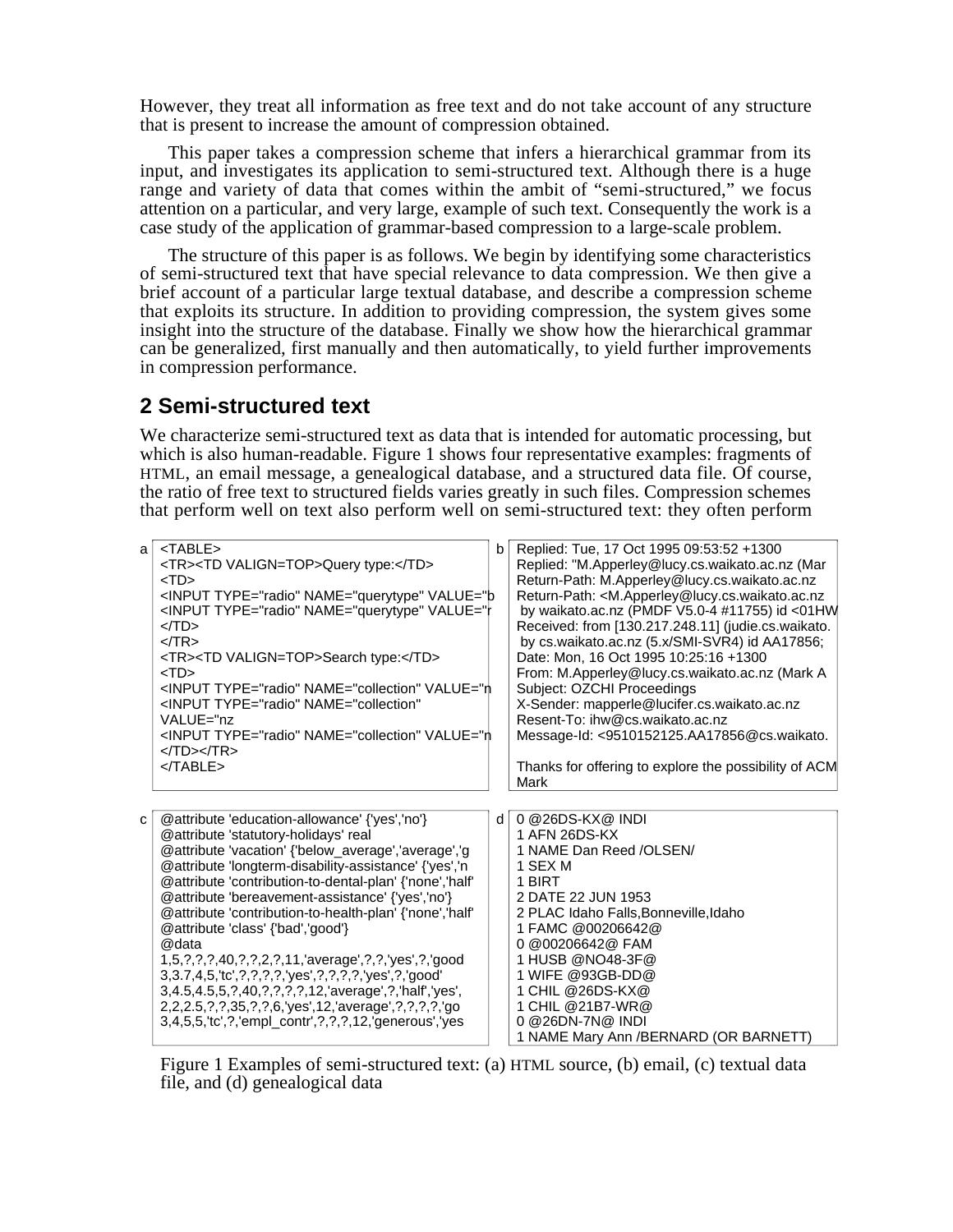even better because the structured information is more predictable. However, it should be possible to leverage the special qualities of semi-structured text to improve on the performance of general-purpose schemes.

One feature of semi-structured text is repeating template structures, such as the INPUT TYPE lines in Figure 1a. Each radio button in a World Wide Web page is defined using the <INPUT TYPE...> tag, which has a specific format evident in the five similar lines. The buttons are grouped into table cells, which are introduced by the <TD> tag and end with the corresponding </TD> tag. A scheme that takes advantage of the predictability of this structure may yield better compression than a general-purpose scheme.

A salient aspect of all semi-structured text is the use of keywords: fixed tokens that fulfil a structural role, and therefore occur more frequently and predictably than words in free text. Examples are evident in all the fragments in Figure 1. Standard text compression methods will benefit from the frequency of such terms, but will not reap full benefit from their relatively predictable context.

Semi-structured files sometimes display global as well as local structure. Figure 1c shows an excerpt from a structured file of data about employment contracts. The first part lists attribute names and values, one per line, in a simple format, effectively defining data types. Each line of the second part gives a list of attribute values, each value being drawn from those given in the corresponding attribute definition. Using the attribute information to encode the values would compress the file very significantly.

Yet another source of redundancy in semi-structured text is predictability within the free text. The DATE tag in Figure 1d is always followed by a day of month, a month name, and a year, while the NAME tag is followed by some number of first names and then the family name in uppercase, delimited by virgules.

### **3 The example text**

Our example text takes the form of a genealogical database, expressed in a semistructured textual form that is specifically designed to represent such information. There is great variability in the kinds of genealogical information that must be stored. Genealogical evidence comes from a wide variety of source records from a variety of cultural norms. This creates a strong requirement for flexibility. Despite this there is a high degree of structure. Places, dates and significant events all occur with great regularity and where similar information occurs, a similar representation is used.

#### THE GENEALOGICAL DATABASE

The LDS Church, for various reasons, maintains the most comprehensive collection of on-line genealogical information in the world. The two largest of these databases are the International Genealogical Index, which contains birth, death and marriage records, and the Ancestral File, which contains linked pedigrees for families all over the world. The former contains the records of over 265 million people while the latter contains records for over 21 million; they are growing at a rate of 10% to 20% per year. In uncompressed GEDCOM format (see below), these databases total 62.5 Gbytes in size. They are currently compressed in an *ad hoc* manner and occupy 20 Gbyte and 5 Gbyte, respectively.

#### GEDCOM FORMAT

The GEDCOM standard for exchanging genealogical information stores information as textually encoded trees. Each node has a tag which identifies its type and some textual content. The content of a node is highly stylized depending on the node's type. Any node can have child nodes that provide additional information. This form is very flexible,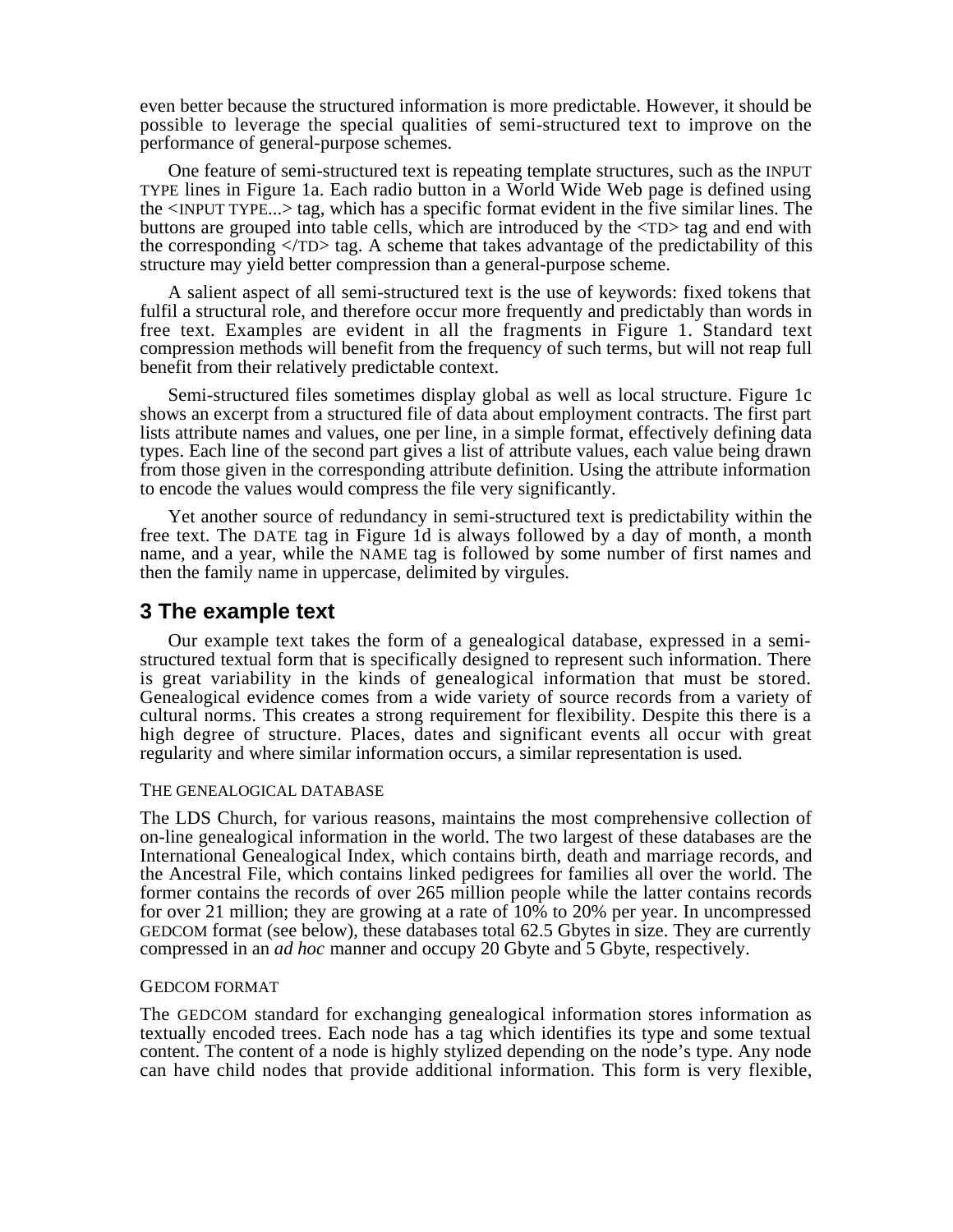easily transmitted and yet is amenable to automatic processing because of its tree structure. Its variability, however, makes it more suited to full text retrieval than to traditional database queries.

The records are variable-length, and may have any combination of fields. Each record is a line of text with a level number, tag and textual contents. The level numbers provide a hierarchy within a record in a scheme reminiscent of COBOL data declarations. Lines at the zero level can have labels that are used elsewhere in the file to refer to the entire record. These records are generally individuals (INDI) or families (FAM).

Figure 1d shows an example of an individual record, a family record, and the beginning of another individual record. The first gives name, gender, birth date, birthplace, and a pointer to the individual's family. The family record, which follows directly, gives pointers to four individuals: husband, wife, and two children—one of which is the individual himself. This example, however, gives an impression of regularity which is slightly misleading. For most of the information-bearing fields such as NAME, DATE, and PLACE, there are records that contain free text rather than structured information. For example, the last line of Figure 1d shows a name given with an alternative. The DATE field might be "Abt 1767" or "Will dated 14 Sep 1803." There is a NOTE field (with a continuation line code) that frequently contains a brief essay on family history.

### **4 SEQUITUR**

Nevill-Manning *et al.* (1994) describe a scheme, dubbed SEQUITUR, that infers a hierarchical description of a sequence based on repeating subsequences. This outperforms most other dictionary-based compression methods on the Calgary corpus, although it does not do quite so well as the best statistical methods.

SEQUITUR creates a grammar in which each rule represents a repeating subsequence within the sequence. Short rules can be used within longer ones, resulting in a compact hierarchy that also provides a plausible, human-readable structure for the sequence. Figure 2 shows a short sequence and the grammar that is produced for it. *S* is the start symbol, and rule *S* expands to the original sequence. The short rule *A* is reused in rule *B* to describe a longer repetition in the original sequence. SEQUITUR's grammars obey two constraints: no digram appears twice, and every rule is used more than once. The heart of the algorithm is the enforcement of these two constraints by rule creation and deletion respectively.

In general, the resulting grammar contains a rather long first rule, and a large number of much smaller rules—although this is not evident in the small example of Figure 2. The first rule contains all the unstructured, non-repeating, parts of the input sequence. For example, when compressing a large segment of text on a character-by-character basis, the first rule is typically nearly half the size of the original text, in terms of the number of non-terminals and terminals together. Typically, the number of different non-terminals that is, the number of rules—is around 4% of the number of characters in the original input, and the average length of the right-hand side of a rule is just over two symbols.

This scheme improves on other dictionary schemes in three ways. First, the entire grammar is kept in memory at once, so phrases that are separated by many symbols can still be matched. This contrasts with most dictionary compression schemes, which search

| abcdbcabcdbc | <b>BB</b><br>$\overline{\phantom{0}}$ |
|--------------|---------------------------------------|
|              | $\rightarrow$ hc                      |
|              | $B \rightarrow aA dA$                 |

Figure 2 A short sequence and the grammar that SEQUITUR produces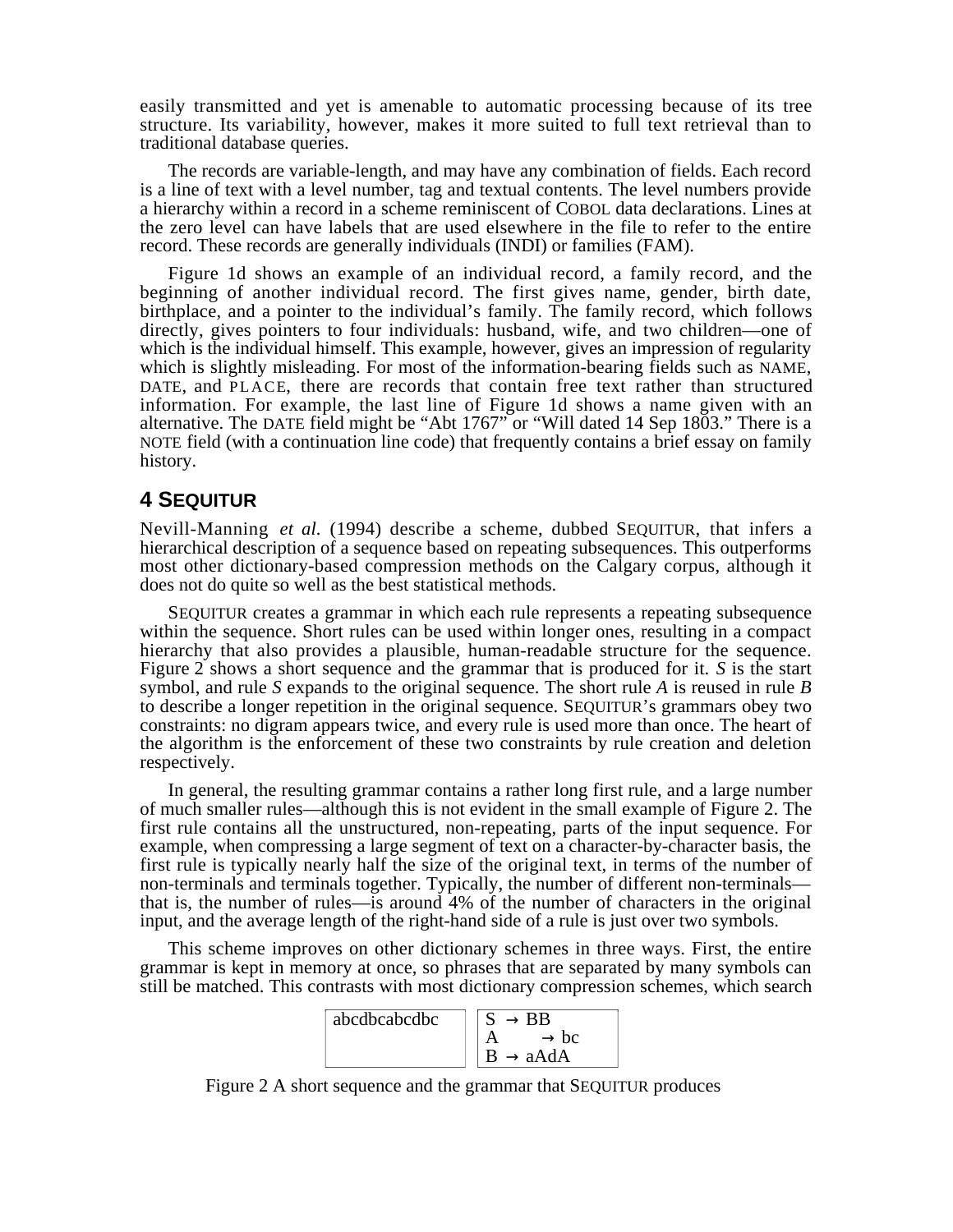for matches in a window of a few thousand characters to bound processing time. SEQUITUR's grammar not only provides an efficient in-memory record of the sequence, but it also enables fixed-time lookup for matching phrases.

Second, because of the way in which Ziv-Lempel schemes add phrases to the dictionary, many phrases become redundant. In LZ78 (Ziv and Lempel, 1978), new phrases are produced from older ones by adding a single symbol. This means that phrases are generated on the way to a long repeated phrase, and are not used again. In LZMW, a variation of LZ78, new phrases are constructed by concatenating the two previous phrases encoded. While this allows phrases to grow more quickly, it still gives rise to unused phrases which consume code space. SEQUITUR's phrases must occur at least twice to avoid deletion, and a phrase is removed if it is superseded by a longer one.

Third, SEQUITUR's hierarchy of phrases represents the dictionary more concisely because long phrases often contain shorter ones. Representing dictionary entries in terms of other dictionary entries reduces the size of pointers required to specify both the starting point and the length of a new dictionary entry.

The key to SEQUITUR's suitability for semi-structured text is its emphasis on hierarchical structure, and its ability to match repetitions that are widely separated and arbitrarily long.

### **5 Compression of the genealogical database**

In order to assess the performance of various compression methods on semi-structured text, we extracted 38 000 individual records and 17 000 family records from the genealogical database, totalling 9 Mbyte in GEDCOM format. Table 1 shows the results of a number of standard compression programs on this sample, along with those from SEQUITUR in several different configurations. In this section, we describe the standard programs, then the use of SEQUITUR. In the following section, we discuss how the grammar can be generalized and show how SEQUITUR's grammar can be interpreted.

#### STANDARD COMPRESSION PROGRAMS

The LDS genealogical databases are currently stored in a system called AIM which performs special-purpose compression designed specifically for the GEDCOM format. This begins by assembling a dictionary of the most frequently occurring one-, two- and threeword phrases. Any words or phrases that do not occur at least three times are dropped. This dictionary then is encoded with the 63 most frequent entries in one byte and the remaining entries in two bytes. In addition to this there are special encodings for dates and other types. This first-level approach provides about 40% compression, which is considerably worse than any of the other schemes we tested. However, the files so produced are then compressed using the standard STACKER compression product. This provides a further 40% compression for a total compression in AIM of 16%.

Table 1 shows the results of a number of compression programs on the 9 Mbyte sample of the genealogical database that we used for evaluation. The standard compression programs (except MG) do not support random access to records of the database, and so they are not suitable for use in practice because random access is always a *sine qua non* for information collections of this size.

The first block of Table 1 summarizes the performance of some popular byte-oriented schemes. Unix *compress* illustrates what is obtainable using a robust implementation of Ziv and Lempel's LZ78 technique (Ziv and Lempel, 1978). The *gzip* utility is an exemplary implementation of the earlier LZ77 method (Ziv and Lempel, 1977), and achieves substantially better compression. PPMC (Bell *et al.*, 1990), a statistical data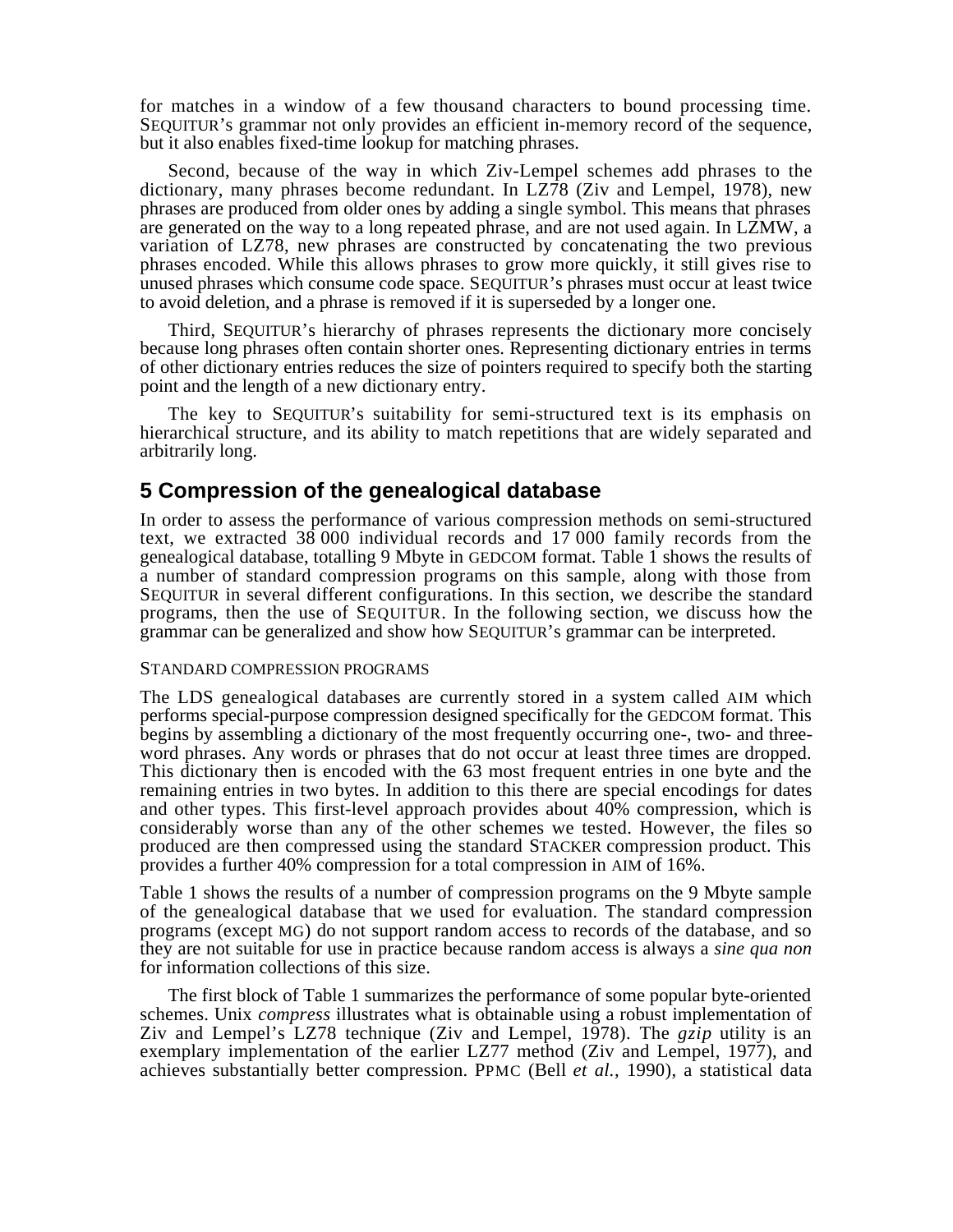|                 | scheme             | dictionary | code    | word    |         | total size compression |
|-----------------|--------------------|------------|---------|---------|---------|------------------------|
|                 |                    |            | indexes | indexes | (Mbyte) |                        |
| original        | no compression     |            |         |         | 9.18    | 100.0%                 |
|                 |                    |            |         |         |         |                        |
| byte-oriented   | <b>COMPRESS</b>    |            |         |         | 2.55    | 27.8%                  |
|                 | <b>GZIP</b>        |            |         |         | 1.77    | 19.3%                  |
|                 | <b>PPM</b>         |            |         |         | 1.42    | 15.5%                  |
|                 |                    |            |         |         |         |                        |
| word-oriented   | WORD-0             |            |         |         | 3.20    | 34.8%                  |
|                 | WORD-1             |            |         |         | 2.21    | 24.1%                  |
|                 | MG                 | 0.14       |         | 2.87    | 3.01    | 32.8%                  |
|                 |                    |            |         |         |         |                        |
| <b>SEQUITUR</b> |                    | 0.11       |         | 1.07    | 1.18    | 12.9%                  |
|                 |                    |            |         |         |         |                        |
| <b>SEQUITUR</b> | codes generalised  | 0.11       | 0.40    | 0.60    | 1.11    | 12.1%                  |
|                 | dates generalised  | 0.11       | 0.64    | 0.31    | 1.06    | 11.5%                  |
|                 | gender generalised | 0.11       | 0.64    | 0.30    | 1.05    | 11.4%                  |
|                 | names generalised  | 0.11       | 0.76    | 0.17    | 1.04    | 11.3%                  |

Table 1 Compression rates of various schemes on the genealogical data

compression scheme that normally outperforms dictionary schemes, performs extremely well on the data, giving a compression rate of over six to one. For all these schemes, compression rates are about twice as great as they are on *book1* from the Calgary corpus (Bell *et al.*, 1990), which indicates the high regularity of this database relative to normal English text.

The next block of Table 1 summarizes the performance of some word-oriented compression schemes. These schemes split the input into an alternating sequence of words and non-words—the latter comprising white space and punctuation. WORD uses a Markov model that predicts words based on the previous word and non-words based on the previous non-word, resorting to character-level coding whenever a new word or nonword is encountered (Moffat, 1987). We used both a zero-order context (WORD-0) and a first-order one (WORD-1). MG is a designed for full-text retrieval and uses a semi-static zero-order word-based model, along with a separate dictionary (Witten *et al*., 1994). In this scheme, as in WORD-0, the code for a word is determined solely by its frequency, not on any preceding words. This proves rather ineffectual on the genealogical database, indicating the importance of inter-word relationships. WORD-1 achieves a compression rate that falls between that of *compress* and *gzip*. The relatively poor performance of this scheme is rather surprising, indicating the importance of sequences of two or more words as well perhaps as the need to condition of inter-word gaps on the preceding word, and vice versa.

None of these standard compression programs perform as well as the *ad hoc* scheme used in AIM, except, marginally, PPM.

#### APPLYING SEQUITUR

In order to apply the SEQUITUR method to this data, it was resolved to take a word-based approach to compression. Virtually all words were separated by single spaces, and so it was not necessary to have a separate sequence of non-words. Instead, a single space was defined as the word delimiter. In the rare occasions where extra spaces occurred they were prepended to the next word—this generally happened only with single-digit dates. Other punctuation was appended to the preceding word; again, this decision did not materially increase the dictionary size. The dictionary was encoded separately from the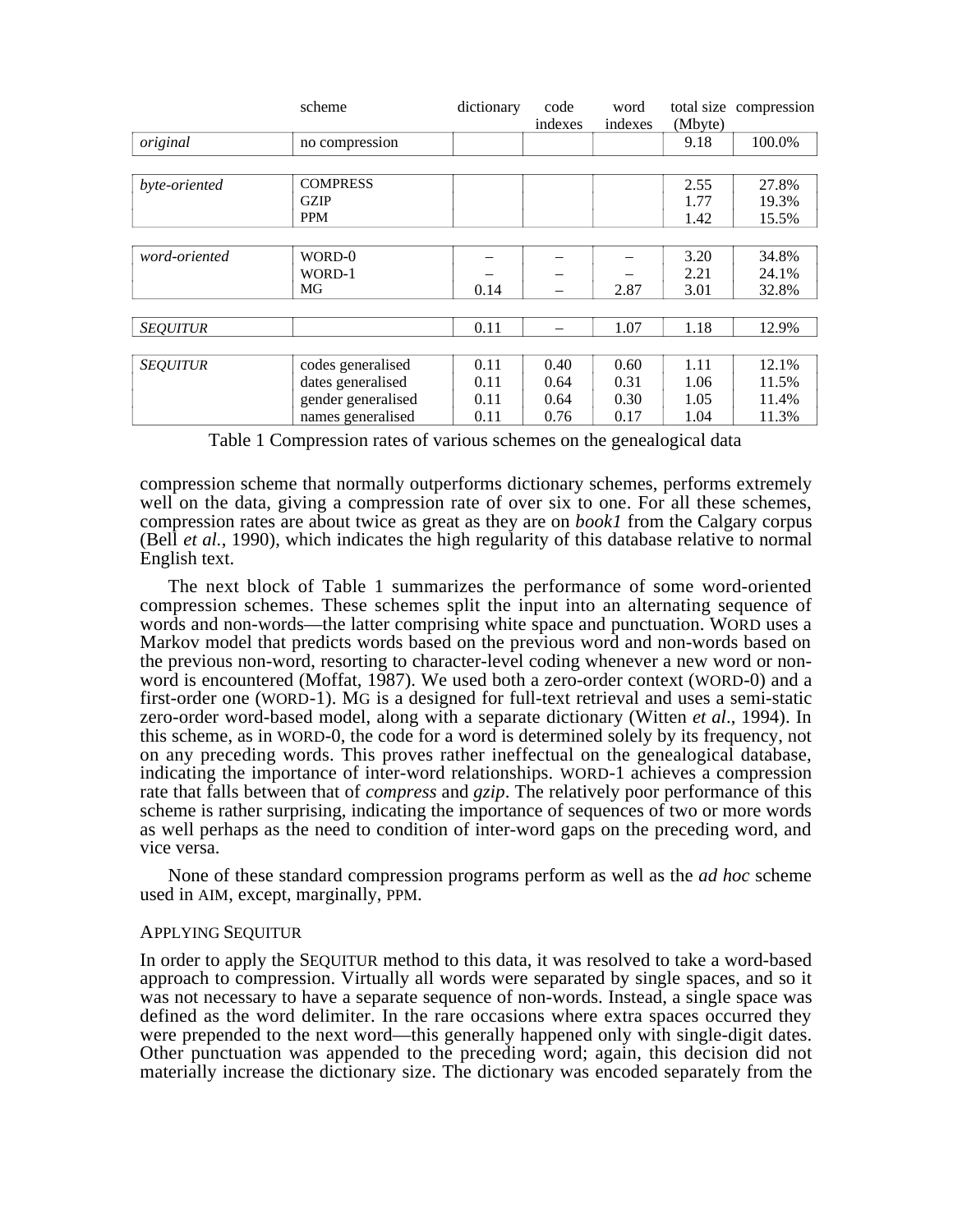word sequence, which was represented as a sequence of numeric dictionary indexes.

The word indexes were compressed using SEQUITUR as if they were symbols drawn from a large alphabet. The compression scheme was identical to that described by Nevill-Manning *et al.* (1994). The dictionary was compressed in two stages: front coding followed by compression by PPMC. Front coding involves sorting the dictionary, and whenever an entry shares a prefix with the preceding entry, replacing the prefix by its length. For example, the word *baptized* would be encoded as *7d* if it were preceded by *baptize*, since the two have seven letters in common. A more principled dictionary encoding was also performed, but failed to outperform this simple approach.

The input comprised 1.8 million words, and the dictionary contained 148 000 unique entries. The grammar that SEQUITUR formed had 71 000 rules and 648 000 symbols, 443 000 of which were in the top-level rule. The average length of a rule (excluding the top-level one) was nearly 3 words. This grammar, when encoded using the method described by Nevill-Manning *et al.* (1994), was 1.07 Mb in size. The dictionary compressed to 0.11 Mb, giving a total size for the whole text of 1.18 Mb. This represents almost eight to one compression, some 20% improvement over the nearest rival, PPMC.

### **6 Generalizing tokens for increased compression**

Examination of SEQUITUR's output reveals that significant improvements could be made quite easily by making small changes to the organization of the input file. We first describe how this was done manually, by using human insight to detect regularities in SEQUITUR's output, next we show how the grammar can be interpreted, and finally show how the process of identifying such situations can be automated.

#### MANUAL GENERALIZATION

Of the dictionary entries, 94% were codes used to relate records together for various familial relationships. Two types of codes are used in the database: individual identifiers such as *@26DS-KX@*, and family identifiers such as *@00206642@*. These codes obscure template structures in the database—the uniqueness of each code means that no phrases can be formed that involve them. For example, the line *0 @26DS-KX@ INDI* in Figure 1d occurs only once, as do all other *INDI* lines in the file, and so the fact that *0* and *INDI* always occur together is obscured: SEQUITUR cannot take advantage of it. In fact, the token *INDI* occurs 33 000 times in the rules of the grammar, and in every case it could have been predicted with 100% accuracy by noting that *0* occurs two symbols previously, and that the code is in the individual identifier format.

This prediction can be implemented by replacing each code with the generic token *family* or *individual*, and specifying the actual codes that occur in a separate stream. Replacing the code in the example above with the token *individual* yields the sequence *0 individual INDI* , which recurs many thousands of times in the file and therefore causes a grammar rule to be created. In this grammar, *INDI* occurs in a rule that covers the phrase ↵*0 individual INDI*↵*1 AFN individual*↵*1 NAME* (↵ denotes the end of line). This is now the only place that *INDI* occurs in the grammar.

Overall, the number of rules in the grammar halves, as does the length of the top-level rule, and the total number of symbols. The compressed size of the grammar falls from 1.07 Mb to 0.60 Mb. The total size of the two files specifying the individual and family codes is 0.40 Mb, bringing the total for the word indexes to 1.0 Mb, a 7% reduction. Including the dictionaries gives a total of 1.11 Mb to recreate the original file.

Separating the dictionaries represents the use of some domain knowledge to aid compression, so comparisons with general-purpose compression schemes is unfair. For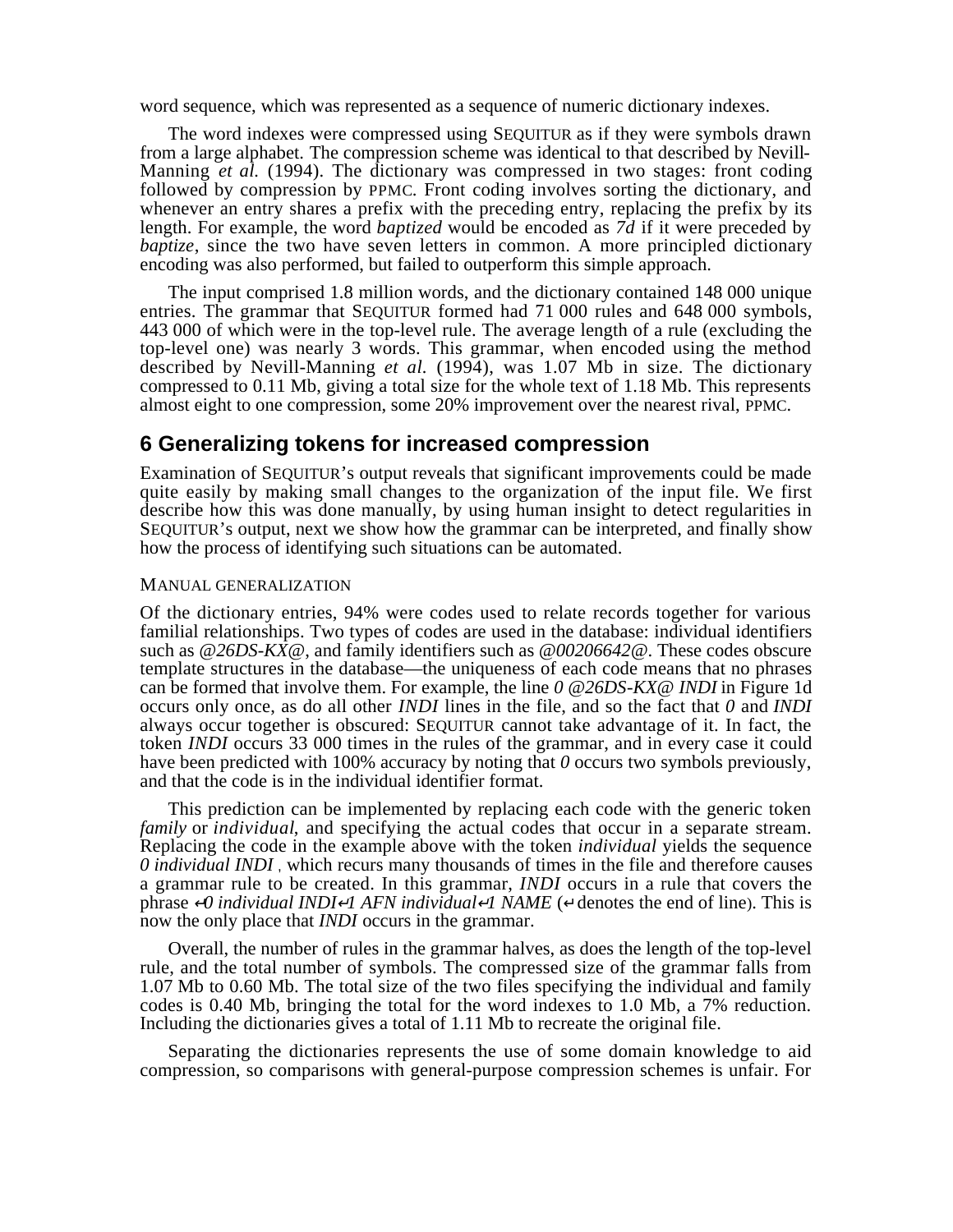| a |     |                                        |
|---|-----|----------------------------------------|
|   |     | (5)                                    |
|   | (3) | → ⑨individual INDI⑦AFN individual⑦NAME |
|   |     | (6) F                                  |
|   | (5) | (7)(8)                                 |
|   | (6) | $\rightarrow$ 1 SEX                    |
|   |     | $\rightarrow$ $\Box$ 1                 |
|   | (8) | $\rightarrow$ FAMS family              |
|   |     |                                        |

| 전 사 |  |
|-----|--|
|     |  |

| b. | O              |  |         |  |               |                                                                     |  |  |  |
|----|----------------|--|---------|--|---------------|---------------------------------------------------------------------|--|--|--|
|    | $^{\circledR}$ |  |         |  | $\circled{3}$ |                                                                     |  |  |  |
|    | $\circled{4}$  |  | $\circ$ |  |               | <b>9</b> individual INDI 0 AFN individual 0 NAME                    |  |  |  |
|    | $\circledast$  |  |         |  |               | F 0 0 10 individual INDI 41 AFN individual 41 NAME                  |  |  |  |
|    |                |  |         |  |               | 1 SEX F ↓1 FAMS family ↓0 individual INDI ↓1 AFN individual ↓1 NAME |  |  |  |

 $c \mid ...$  ① Sybil Louise /MCGHIE/ (① Eliza) Jane /LOSEE/ (① Margaret) /SIMMONS/ (① Marie) Elizabeth /BERREY/ ➀ Athena Augusta /ROGERS/ (➀ William) Henry /WINN/ ...

Figure 3 A phrase: (a) hierarchical decomposition; (b) graphical representation; (c) examples of use

this reason, PPMC was applied to the same parts as SEQUITUR, to determine what real advantage SEQUITUR provides. PPMC was first applied in a byte-oriented manner to the sequence of word indexes. It compressed these to 1.07 Mb, far worse than SEQUITUR's 0.60 Mb. In an attempt to improve the result, PPMC was run on the original file with generic tokens for codes, yielding a file size of 0.85 Mb—still much worse than SEQUITUR's result. Note that this approach does outperform running PPMC on the unmodified file. Finally, the WORD-1 scheme was applied to the sequence of generalized codes, but the result was worse still.

#### INTERPRETING THE GRAMMAR

We now turn to the structure of the grammar. Occam's razor asserts that simpler theories should be preferred to more complex ones. Although this implies that compressed representations provide good theories about the structure of a sequence, most compression schemes produce models that are incomprehensible. SEQUITUR's model, on the other hand, has a natural, readable representation as a grammar. We can gain insight into its performance by examining the model that SEQUITUR builds.

Figure 3a shows nine of the 71 000 rules in SEQUITUR's original grammar, with ungeneralized codes, renumbered for clarity. Rule  $\mathbb O$  is the second most widely used rule in the grammar: it appears in 261 other rules.<sup>1</sup> The other eight rules are all those that are referred to, directly or indirectly, by rule ➀: Figure 3b shows the hierarchy graphically. The topmost black bar in Figure 3b represents rule ①. The next two bars are rules ② and ➂, the contents of rule ➀. The hierarchy continues in this way until all of the rules have been expanded.

Rule  $\Phi$  represents the end of one record and the beginning of the next. Rule  $\Phi$  is effectively a record separator (recall that each new record starts with a line at level 0), and this occurs in the middle of rule  $\mathbb{O}$ . Although grouping parts of two records together achieves compression, it violates the structure of the database, in which records are

<sup>&</sup>lt;sup>1</sup> The most widely used rule is 2 PLAC, which occurs 358 times, indicating that the text surrounding the place tag is highly variable. However, the structure of the rule itself is uninteresting.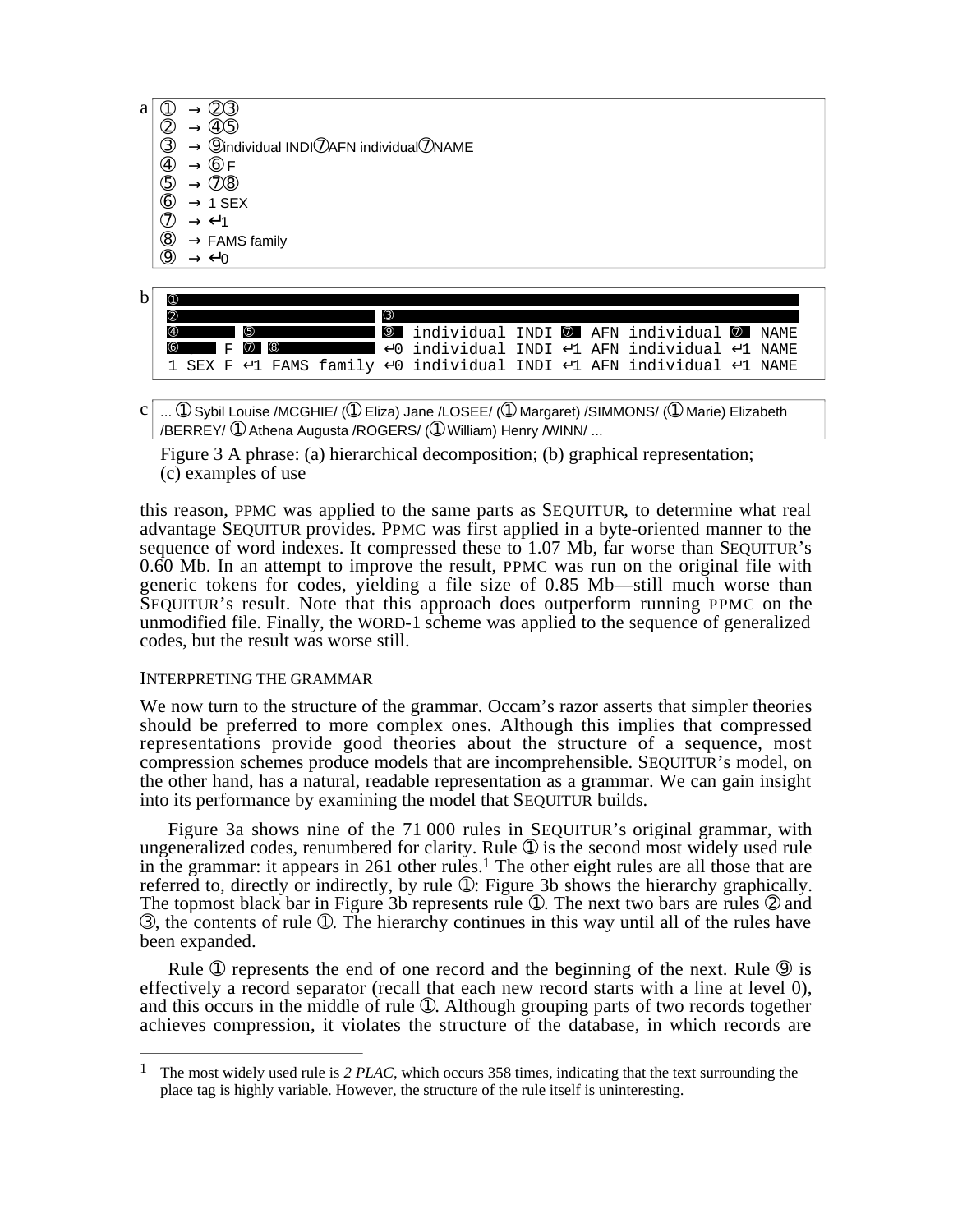integral. However, the two parts are split apart at the second level of the rule hierarchy, with one rule, ②, for the end of one record, and another, ③, for the start of the next. The short rules  $\oslash$  and  $\oslash$  capture the fact that every line begins with a nesting level number. There is also a rule for the entire SEX field indicating the person is female, which decomposes into the fixed part: *1 SEX*, and the value *F* on the end, so that the first part can also combine with *M* to form the other version of the SEX field. There is a similar hierarchy for the end of a male record, which occurs 259 times.

As for the usage of this rule, Figure 3c shows part of the top-level rule*.* Here, rules have been expanded for clarity: parentheses are used to indicate a string which is generated by a rule. This part of the sequence consists mainly of rule  $\mathcal D$  in combination with different names. Separate rules have been formed for rule  $\Phi$  in combination with common first names.

#### AUTOMATIC GENERALIZATION

In order to automate the process of identifying situations where generalization is beneficial, it is first necessary to define the precise conditions that give rise to possible savings. In the case described above, the rule *INDI* → *1 AFN* occurred many times in the grammar, and accounted for a significant portion of the compressed file. Conditioning this phrase on a prior occurrence of  $\mathcal{A}$  greatly increases its predictability. The problem is that other symbols may be interposed between the two. One heuristic for identifying potential savings is to scan the grammar for pairs of phrases where the cost of specifying the distances of the second relative to the first (predictive coding) is less than the cost of coding the second phrase by itself (normal coding).

Figure 4 gives two illustrations of the tradeoff. In the top half of Figure 4, using normal coding, the cost of coding the *B*s is three times the cost of coding an individual *B*:  $log_2$ (frequency of *B* / total symbols in grammar) bits. For predictive coding, the statement "A predicts B" must be encoded once at the beginning of the sequence. Reducing this statement to a pair of symbols, *A B*, the cost is just the sum of encoding *A* and *B* independently. Each time that *A* occurs, it is necessary to specify the number of intervening symbols before *B* occurs. In the example,  $A \leq 3$  signifies that the next *B* occurs after three intervening symbols. These distances are encoded using an adaptive order-0 model with escapes to introduce new distances.

The bottom half of Figure 4 shows a more complex example, where two *A*s appear with no intervening *B*, and a *B* occurs with no preceding *A*. The first situation is flagged by a distance of  $\infty$ , and the second is handled by encoding *B* using normal coding.

Table 2 lists pairs of phrases ranked according to the number of bits saved by using one phrase to predict the other. At the top of the list is the prediction  $\angle O \Rightarrow INDI \angle IAPN$ , which is the relationship that we exploited by hand—the intervening symbol between  $\mu$ *0* and *INDI* ↵*1 AFN* is an individual code. Predictions 2, 3 and 6 indicate that the codes should be generalised after the *AFN*, *FAMS* and *FAMC* tags respectively. Taken together,

|                     | manual                      | predictive                                                 |
|---------------------|-----------------------------|------------------------------------------------------------|
| to encode the Bs in | encode $BBB$                | encode "A predicts B", and $A < 3 >  A < 4 >  A < 4 >$     |
| AabcBAdefgBAhijkB   | $cost: 3 \times entropy(B)$ | cost: entropy(A) + entropy(B) + entropy(3, 4, 4)           |
|                     |                             |                                                            |
|                     | manual                      | predictive                                                 |
| to encode the Bs in | encode $BBB$                | encode "A predicts B", and $A<3>A<\infty>A<4>B$            |
| AabcBAAhijkBB       | cost: $3 \times$ entropy(B) | cost: entropy(A) + entropy(B) + entropy(3, $\infty$ , 4) + |
|                     |                             | entropy(B)                                                 |

Figure 4 Examples of two ways of coding symbol *B*